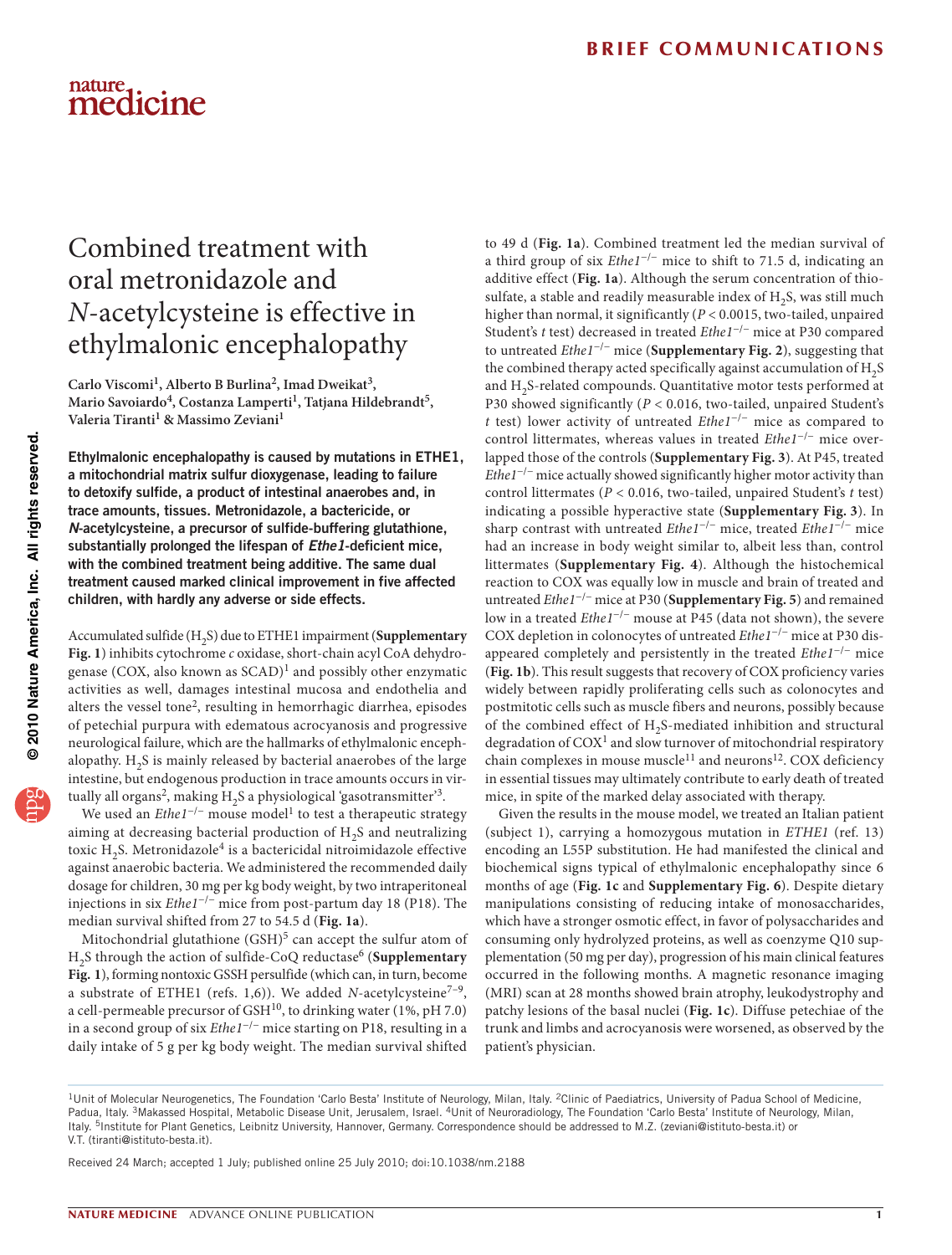### **BRIEF COMMUNICATIONS**

<span id="page-1-0"></span>Figure 1 Clinical, morphological and biochemical features of *Ethe1*−/− mice and human subjects. (a) Kaplan-Meyer survival probability curves of untreated versus treated *Ethe1*−/− mice. The *P* values refer to the results of the log rank test. NAC, *N*-acetylcysteine. (b) COX histochemical reaction in the large intestine of P30 mice. In the untreated *Ethe1*−/− specimen (left) COX is absent in mucosal cells facing the lumen and reduced in cryptal cells, whereas a comparable reaction is present in treated *Ethe1*−/− (middle) and control (right) *Ethe1*+/+ specimens. (c) Neuroradiological and cutaneous features in patients before and during metronidazole and *N*-acetylcysteine combined treatment. Top left, fluid attenuated inversion recovery MRI of a transverse section of subject 1's brain at 28 months of age, one month before starting the treatment; top right, the same sequence as at left performed at 36 months of age, 7 months after starting the treatment. Compared to the image at left, the right one shows reduction of brain atrophy (see the difference in size of the sylvian fissure, indicated by an arrow, and lateral ventricles), regression of white matter changes (see the encircled area of the centrum semiovale) and increased thickness of the genu of the corpus callosum (bracket), but increased abnormalities in the neostriatum



(asterisk). Middle left, severe plantar acrocyanosis and swelling in subject 2 before treatment (age 30 months); middle right, the same frame shot as at left of subject 2 after treatment (age 36 months) shows the resolution of both acrocyanosis and edema. Bottom left, petechial rash in subject 3 (age 17 months); bottom right, the rash resolved after treatment (age 23 months). (d) Plasma EMA before and after treatment. Left, serial measurements of plasma EMA in subject 1 before (mean value =  $10.5 \pm 1.5 \,\mu$ M) and after (mean value =  $4.2 \pm 0.3 \,\mu$ M) the start (arrow) of combined metronidazole and *N*-acetylcysteine treatment (unpaired Student's *t* test *P* = 3.65 × 10−6). Right, plasma EMA in subjects 1–5 before and after the start of metronidazole and *N*-acetylcysteine treatment. \*\**P* = 0.003 (paired, two-tailed Student's *t* test). Informed consent was obtained from the human subjects' parents for the use of biological material from all human subjects. Mouse studies were approved by the Ethics Committee of the Foundation 'Carlo Besta' Neurological Institute, in accordance with guidelines of the Italian Ministry of Health. The use and care of mice followed the Italian Law D.L. 116/1992 and the EU directive 86/609/CEE. Standard food and water were given *ad libitum*.

At 29 months of age, we added a daily therapy consisting of oral metronidazole (30 mg per kg body weight) and *N*-acetylcysteine (105 mg per kg body weight); the latter was administered orally but with the intravenous formulation to avoid collateral osmotic effects due to the sugar additive of the granular preparation. During the next 8 months, we observed an increase in body weight (+1.5 kg), a marked reduction and then virtual disappearance of diarrhea, petechial showers and acrocyanosis (**[Table 1](#page-1-1)** and **Supplementary Fig. 6**) and marked neurological improvement, with a lower frequency of seizure attacks from several per day to less than one a

week. The EEG showed the disappearance of slow-voltage waves. Truncal hypotonia became less severe, and spontaneous motor activity ensued at the lower limbs. A brain MRI at 36 months of age showed a reversion of brain atrophy and a reduction in leukodystrophy, although the lesions in the neostriatum had become more evident (**[Fig. 1c](#page-1-0)**). Ethylmalonic acid (EMA) in urine and plasma dropped significantly and persistently (**[Fig.](#page-1-0) 1d** and **[Table 1](#page-1-1)**), and so did the concentrations of C4 acylcarnitines (**[Table 1](#page-1-1)**). Occasional gastroesophageal reflux after ingestion of *N*-acetylcysteine responded well to ranitidine.

#### <span id="page-1-1"></span>Table 1 Clinical and laboratory features of individuals with ethylmalonic encephalopathy

|           | Age<br>(months)<br>at treatment duration | Treatment                          | Body<br>weight (kg) |        | Diarrhea <sup>a</sup> |       | Petechiae               |                   | Acrocyanosis |                                                                      | Tone   |                                                                              | Seizures     |      | Urinary EMA<br>(mmol per<br>mol Cr <sup>b</sup> |           | Plasma<br>$EMA$ ( $\mu$ M) <sup>c</sup> |     | Plasma<br>thiosulfate<br>$(uM)^d$      |           | Plasma C4<br>carnitines<br>$(\mu M)$ |           |
|-----------|------------------------------------------|------------------------------------|---------------------|--------|-----------------------|-------|-------------------------|-------------------|--------------|----------------------------------------------------------------------|--------|------------------------------------------------------------------------------|--------------|------|-------------------------------------------------|-----------|-----------------------------------------|-----|----------------------------------------|-----------|--------------------------------------|-----------|
|           | start                                    | (months) Before After Before After |                     |        |                       |       | Before                  | After             | Before       | After                                                                | Before | After                                                                        | Before After |      | Before                                          | After     |                                         |     | Before After Before After Before After |           |                                      |           |
| Subject 1 | 29                                       | 8                                  | 9                   | 10.5   | $^{+++}$              | $-/+$ | Diffuse.<br>spontaneous | None              | Severe       | None                                                                 |        | Hypo Less severe Several <1 per $1066 \pm 112 \pm 10.5 \pm 4.2 \pm 137.1$ 13 | per day week |      | 466                                             | 15.2      | 1.5                                     | 0.3 |                                        |           |                                      | 8.4 1.95  |
| Subject 2 | 30                                       | 6                                  |                     | 8.5 10 | $^{+++}$              | $-/+$ | spontaneous             |                   |              | Diffuse, Occasional <sup>e</sup> Severe Occasional <sup>e</sup> Hypo |        | Normal                                                                       | None         | None | <b>ND</b>                                       | <b>ND</b> | 11.4                                    | 4.3 |                                        | 30.7 14.3 | <b>ND</b>                            | <b>ND</b> |
| Subject 3 | 17                                       | 6                                  | 8                   | 9      | $++++$                | $-/+$ | Diffuse.<br>spontaneous | Rare <sup>e</sup> |              | Severe Occasional <sup>e</sup> Rigid                                 |        | Marked<br>improvement                                                        | None         | None | <b>ND</b>                                       | <b>ND</b> | 11.9                                    | 6.3 |                                        | 51.6 29.5 | <b>ND</b>                            | <b>ND</b> |
| Subject 4 | 10                                       | 3                                  |                     | 7.3    | $+++$                 | $-/+$ | Diffuse.<br>spontaneous | Rare <sup>e</sup> | Severe       | None                                                                 | Hypo   | Marked<br>improvement                                                        | None         | None | <b>ND</b>                                       | <b>ND</b> | 16.1                                    | 5.8 | 17.6                                   | 9.1       | <b>ND</b>                            | <b>ND</b> |
| Subject 5 | 10                                       | 3                                  | 7.8                 | 8      | $++++$                | $++$  | Diffuse.<br>spontaneous | Rare <sup>e</sup> | Severe       | Severe                                                               | Hypo   | Marked<br>improvement                                                        | None         | None | <b>ND</b>                                       | <b>ND</b> | 12.9                                    | 8.9 | 172.4 67.2                             |           | <b>ND</b>                            | <b>ND</b> |

Hypo, hypotonic; ND, not determined. Cr, creatinine.

ª–/+, one or less than one bowel movement per day; ++, up to five; +++, 5–10; ++++, >10. <sup>b</sup>Two-tailed unpaired Student's *t* test, P< 0.0007. °For statistical analysis, see legend of **Figure 1**. <sup>d</sup>Two-tailed Wilcoxon te